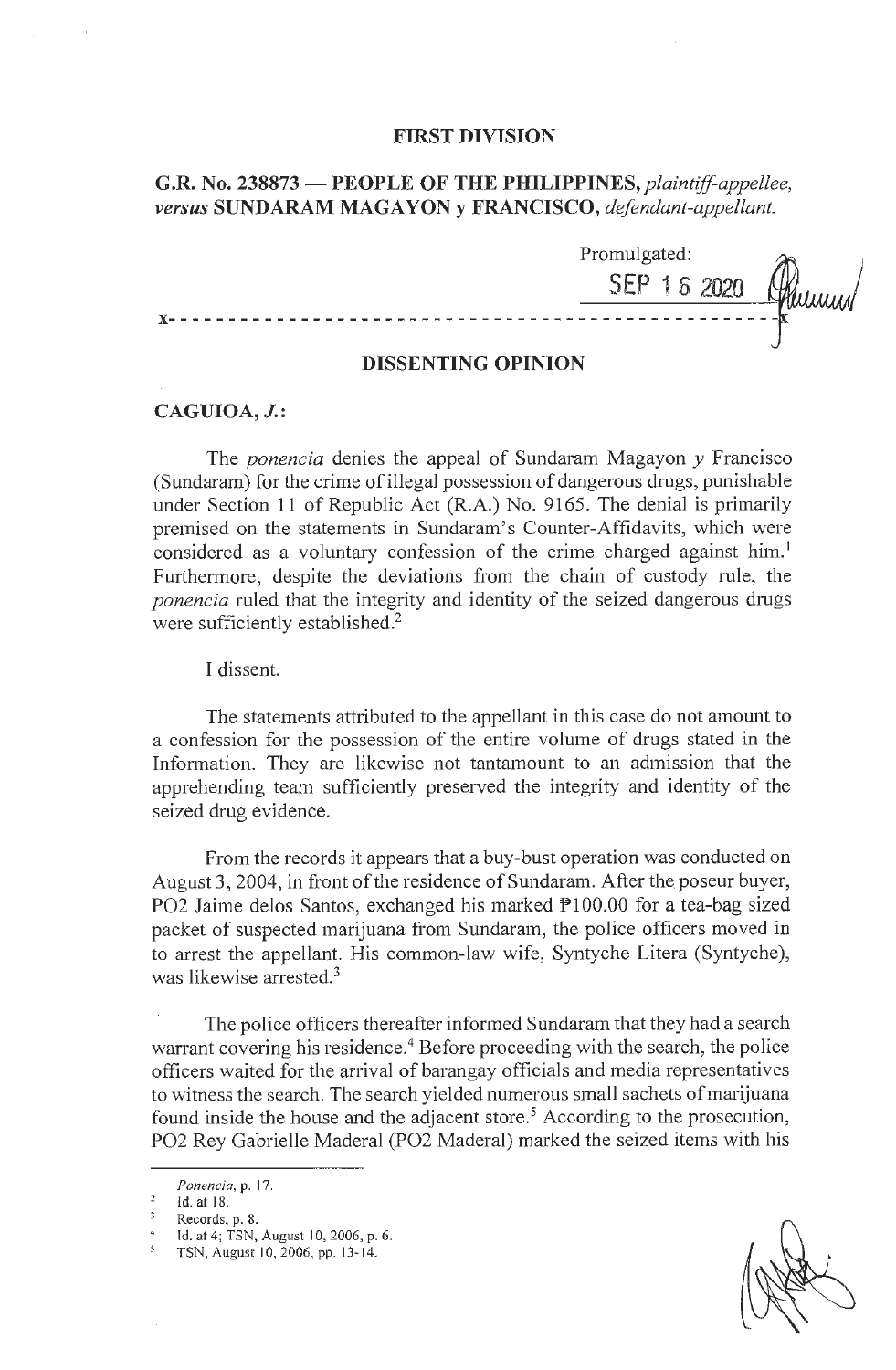initials. He also prepared the Certificate of Inventory to document the following items taken during the implementation of the search warrant: (a) a total of 74 tea-bag sized sachets of marijuana; (b) dried crushed leaves of marijuana inside a plastic container; and  $(c)$  one  $(1)$  white cellophane containing marijuana. The marked money used for the buy-bust operation, together with its serial number, was also recorded in the inventory. The barangay officials and the media personnel from ABS-CBN Butuan and DXBC all signed the Certificate of Inventory, including the appellant.<sup>6</sup>

When the police officers returned to their office, P02 Maderal took custody of the confiscated items from the buy-bust and search warrant operations. He prepared several more documents upon their arrival, including the return on the Search Warrant, the Affidavit of Apprehension, and the indorsement to the Philippine National Police (PNP) Crime Laboratory.<sup>7</sup>

Thereafter, P02 Maderal delivered the request and the specimen to the PNP Crime Laboratory.<sup>8</sup> The examination of the drug evidence yielded a positive result for marijuana, a dangerous drug.<sup>9</sup>

Sundaram was charged in two  $(2)$  separate Informations for the illegal sale and illegal possession of dangerous drugs, in violation of Sections 5 and 11, Article II, of R.A. No. 9165, respectively. The trial court acquitted Sundaram of the charge of illegal sale of dangerous drugs for insufficiency of evidence, there being no markings or inventory on the packet of marijuana supposedly taken pursuant to the buy-bust operation. However, Sundaram was found guilty for the charge of illegal possession of 381.3065 grams of marijuana. <sup>10</sup>

The Court of Appeals (CA) affirmed the trial court's decision, which constrained Sundaram to file the present appeal before the Court.

## I.

In the Decision, the *ponencia* affirmed the conviction of Sundaram on the basis of his supposed confession in his counter-affidavits during the preliminary investigation. In particular, the following statements in Sundaram's August 14, 2004 Counter-Affidavit were deemed relevant:

I, SUNDARAM MAGAYON y Francisco, 31 years old, single and a resident of  $6<sup>th</sup>$  St., Guingona Subd., Butuan City, after having been sworn to in accordance with law, do hereby depose and say THAT:

xxxx

<sup>&</sup>lt;sup>6</sup> Exhibit "D," index of exhibits, p. 9; id. at 13-15.<br><sup>7</sup> TSN, August 10, 2006, pp. 21-22.

Id. at 23-25.

<sup>&</sup>lt;sup>9</sup> Exhibits "I," "J," index of exhibits, pp. 15-16.<br><sup>10</sup> Ponancia pp. 0, 10

<sup>10</sup>*Ponencia,* pp. 9-10.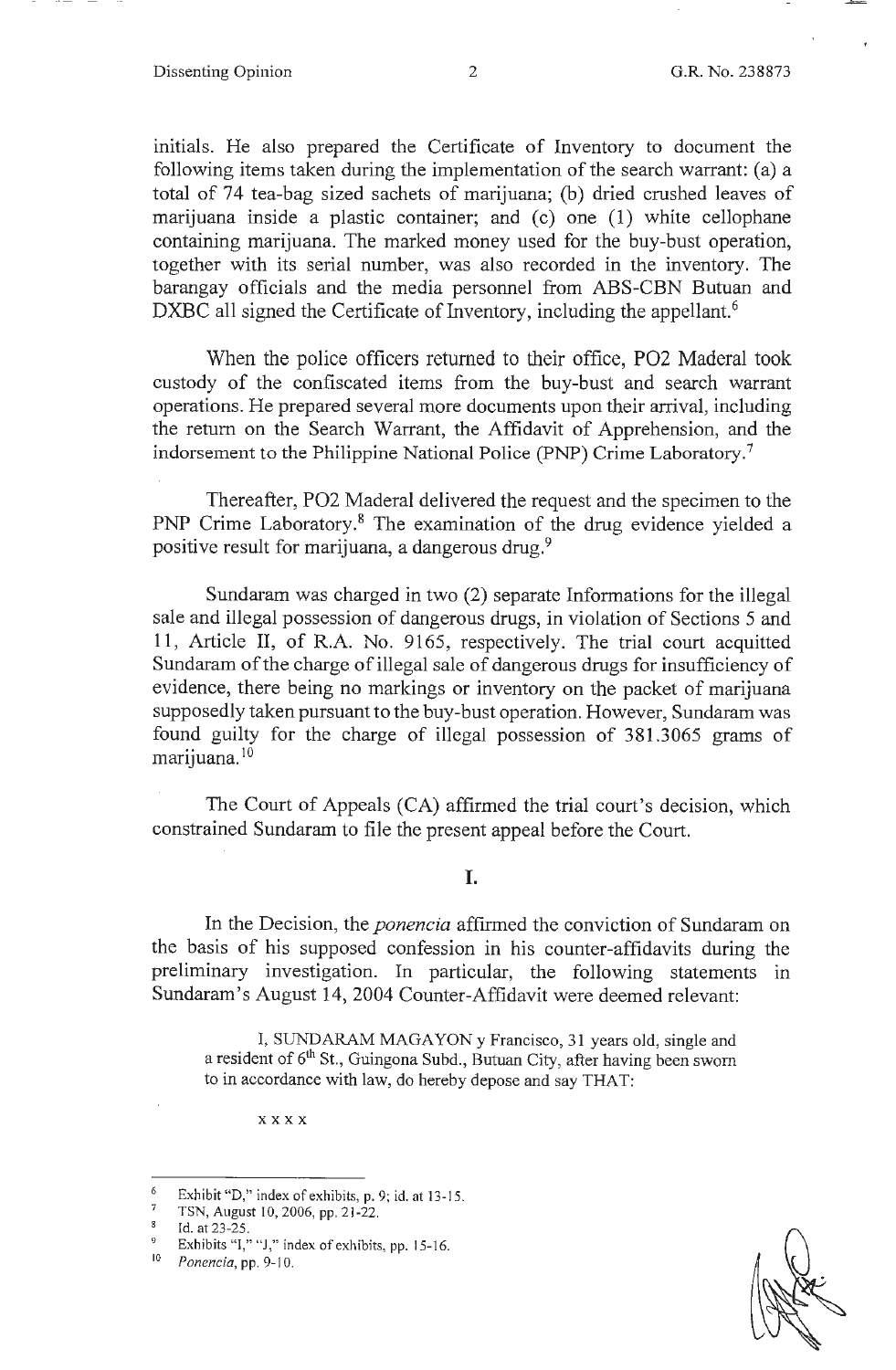My live[-]in partner, [Syntyche ], alias Cheche, has nothing to do with the activities that transpired in our residence;

The marked money that was found in her possession came from me because I handed it to her because I was about to take a bath $[.]^{11}$ 

The following statement in his February 2, 2005 Counter-Affidavit was likewise considered as a voluntary confession: "[t]he alleged prohibited drugs found in my possession were for my personal use and not for sale or distribution to buyers."<sup>12</sup> For the *ponencia*, these were sufficient to support a verdict of conviction as Sundaram **"knowingly took full responsibility for the seized drugs." <sup>13</sup>**

In my view, however, these statements do not constitute a confession of Sundaram's guilt to the charge of illegal possession of 381.3065 grams of marijuana.

Preliminarily, the quoted statements in the August 14, 2004 Counter-Affidavit of Sundaram relate to the marked money that he purportedly received as a result of the buy-bust operation. These statements, therefore, are relevant only as to the charge of illegal sale of dangerous drugs, for which he was already acquitted. Stated simply, they cannot be relied upon to sustain a conviction for possession.

More importantly, the language of Sundaram's sworn statements lacks a categorical acknowledgment of guilt, particularly with respect to his ownership and possession of the entire volume of drugs found in his residence. In this regard, the Court has always made a distinction between a confession and an admission. A confession refers to the express acknowledgment of guilt of the crime charged, while an admission "is an acknowledgment of some facts or circumstances which, in itself, is insufficient to authorize a conviction and which tends only to establish the ultimate facts of guilt."<sup>14</sup> An admission is deemed less than a confession as it acknowledges only factual circumstances that tend to prove the guilt of the accused when connected with proof of other facts.<sup>15</sup>

A careful examination of the statements in Sundaram's Counter-Affidavits would reveal that these were mistakenly characterized as a confession. In his August 14, 2004 Counter-Affidavit, Sundaram stated that the marijuana leaves were left in his residence, presumably by someone else, and that he was about to report this to the authorities.<sup>16</sup> The appellant's passive reference to these drugs indicates an intention to distance himself therefrom. Rather than establishing a categorical admission of ownership on the part of

<sup>11</sup>CA *rollo,* p. 26; id. at 17.

<sup>12</sup> CA *rollo,* p. 25; *ponencia,* id.

<sup>13</sup>*Ponencia,* id.; emphasis in the original.

<sup>14</sup> People v. Buntag, G.R. No. 123070, April 14, 2004, 427 SCRA 180, 190-191.

<sup>15</sup>*Sanvicente v. People,* G.R. No. 132081, November 26, 2002, 392 SCRA 610, 618-619, citing *People v. licayan,* G.R. No. 144422, February 28, 2002, 378 SCRA 28 I, 292.

<sup>16</sup> CA *rollo,* p. 26.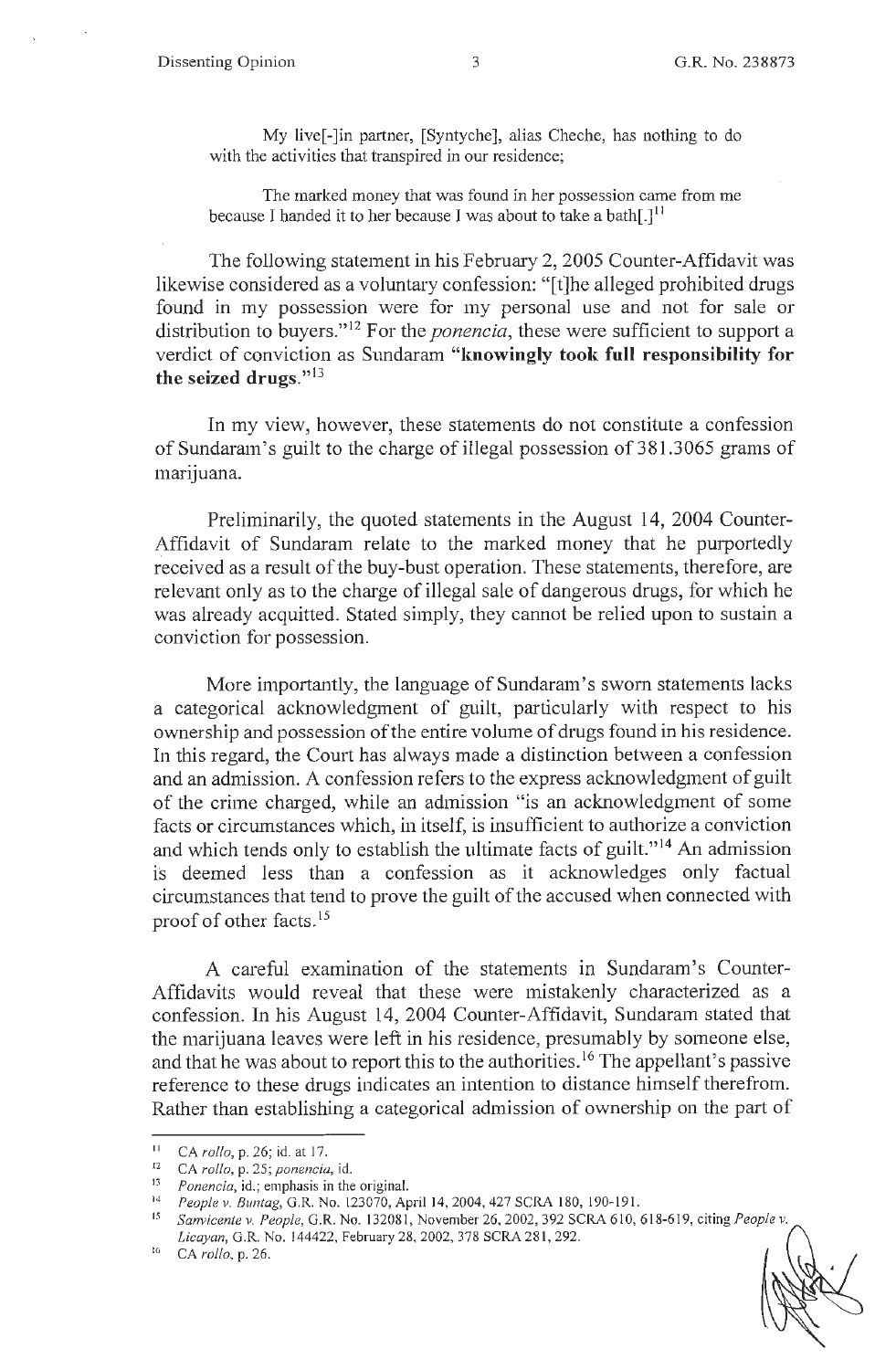the appellant, there is no discernible awareness in this statement that he freely and consciously possessed them.

Meanwhile, in his February 2, 2005 Counter-Affidavit, Sundaram stated that "[t]he **alleged** prohibited drugs found in [his] possession"<sup>17</sup> were only for his own personal use. He also concluded his sworn statement with the admission that he is a drug user but not a seller of prohibited drugs.<sup>18</sup>

The equivocalness in these statements is readily apparent. Aside from using the word "alleged" to refer to the prohibited drugs, the February 2, 2005 Counter-Affidavit does not specify the drugs involved or the amount purportedly found in his possession. The glaring absence of these details fail to lend credence to the *ponencia's* ruling that Sundaram **"knowingly took full responsibility for the seized drugs."<sup>19</sup> This holds especially true in this case** where Sundaram maintained that his acknowledgement of guilt only refers to his drug use. During his cross-examination, he denied the rest of the statements in his February 2, 2005 Counter-Affidavit, *viz.:* 

[Prosecutor Aljay 0. Go]

Q I'm showing you a Counter-Affidavit of Sundaram Magayon, of legal age, single, and a resident of  $6<sup>th</sup>$  St., Guingona Subd., Purok 4, Brgy. 25, JP Rizal, Butuan City, subscribed before the City Prosecutor Felixberto L. Guiratan on February 21 , 2005, are you referring to this counter-affidavit?

[Sundaram]

A Yes, Sir, this is the one that I was able to sign.

- Q Is this your signature appearing above the name of Sundaram F. Magayon?
- A Yes, Sir.
- Q For emphasis, it was your lawyer, Atty. Poculan, who prepared this affidavit at that time?
- A Yes, Sir.

**xxxx** 

Q You mentioned in the second paragraph of your counteraffidavit, to quote:

> "I **asked for the reinvestigation of said case because the truth of the matter, is that** I **am not a pusher or peddler of prohibited drugs but only a USER of the same[.]"**

Do you affirm the truthfulness of this statement?

<sup>&</sup>lt;sup>17</sup> Id. at 25; emphasis supplied.

Id.

<sup>19</sup>*Ponencia,* p. 17; emphasis in the original.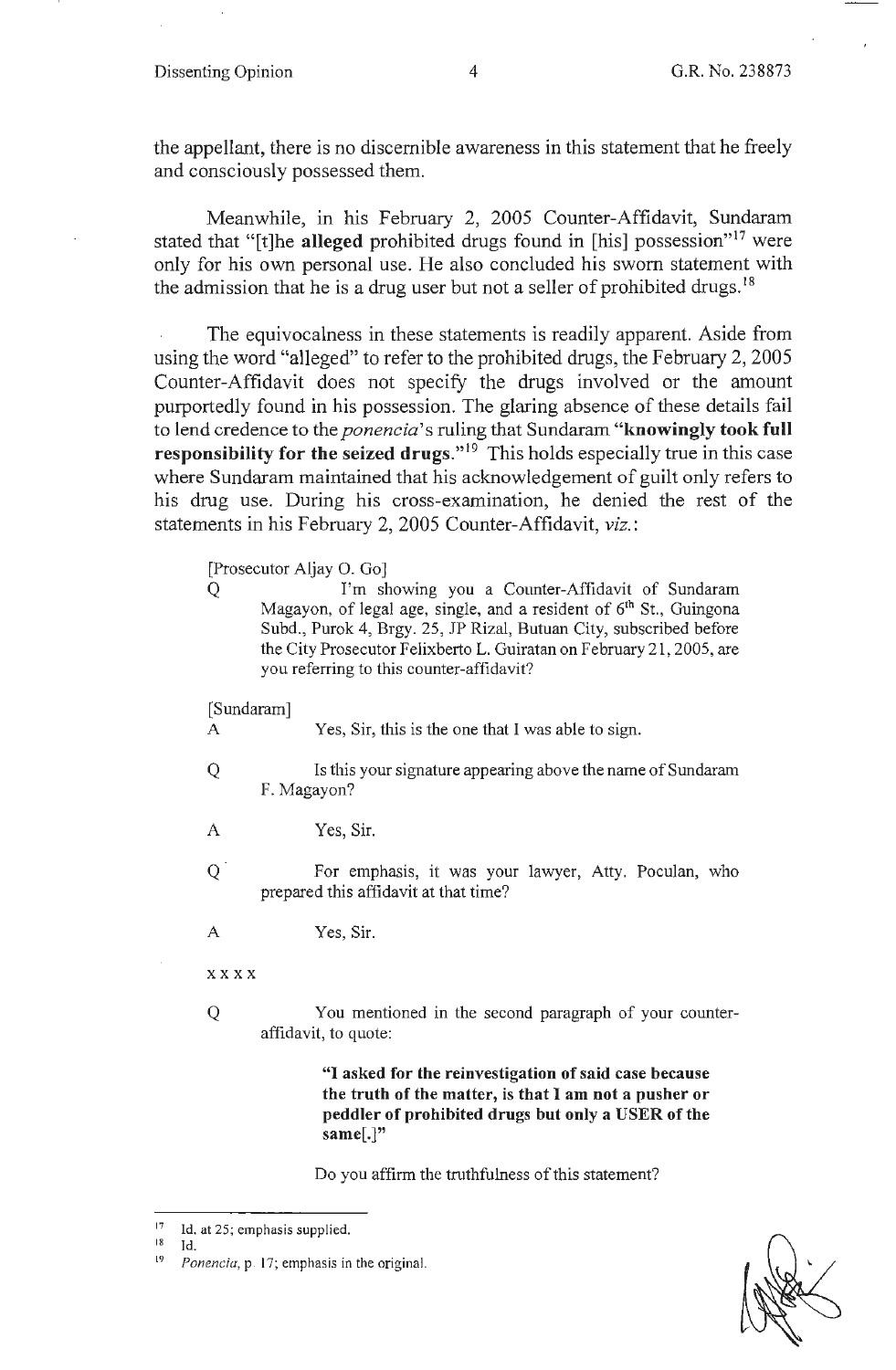A Yes, Sir.

**xxxx** 

- Q You said earlier that you attest (to] the veracity of the rest of your statement in this counter-affidavit, is it not?
- A The one stated in the second paragraph is true.
- Q I'm showing you your Counter-Affidavit and I will give you time to read the matter aside from the fourth paragraph of your statement, which you said, is not correct or true statement Mr. Witness *(sic).*

### **(Witness, at this \_juncture, is reading his sworn statement)**

So, what are not the correct statements here?

A The second paragraph of the statement portion is the correct statement, and the rest were not my idea,  $\text{Sir}^{20}$  (Emphasis in the original)

Sundaram also denied the statements in the August 14, 2004 Counter-Affidavit. In his cross-examination, he testified that he was only made to sign the document:

- Q The first counter-affidavit which I presented to you was executed on February 21, 2005. I'm showing you now another Counter-Affidavit of Sundaram Magayon y Francisco, 31 years old, single and a resident of  $6<sup>th</sup>$  St., Guingona Subd., Butuan City, please go over this whether you executed this Counter-Affidavit with the assistance of Atty. Neibert T. Poculan, who apparently notarized this counter-affidavit?
- A I don't have any idea about this counter-affidavit.
- Q By the way, please take a look at the signature of the affiant above the name Sundaram F. Magayon, is it not that this is your signature?
- A Yes, Sir, but I was only made to sign this document.<sup>21</sup>

At most, the statements in Sundaram's Counter-Affidavits should be considered as mere admissions as they are not tantamount to a categorical acknowledgment of *guilt.* 

While Sundaram's admissions may be taken as evidence against him, his statements are not an unequivocal declaration that he possessed **"a large** 

<sup>&</sup>lt;sup>20</sup> TSN, January 15, 2015, pp. 14-15<br><sup>21</sup> Id. at 20

<sup>1</sup>d. at 20.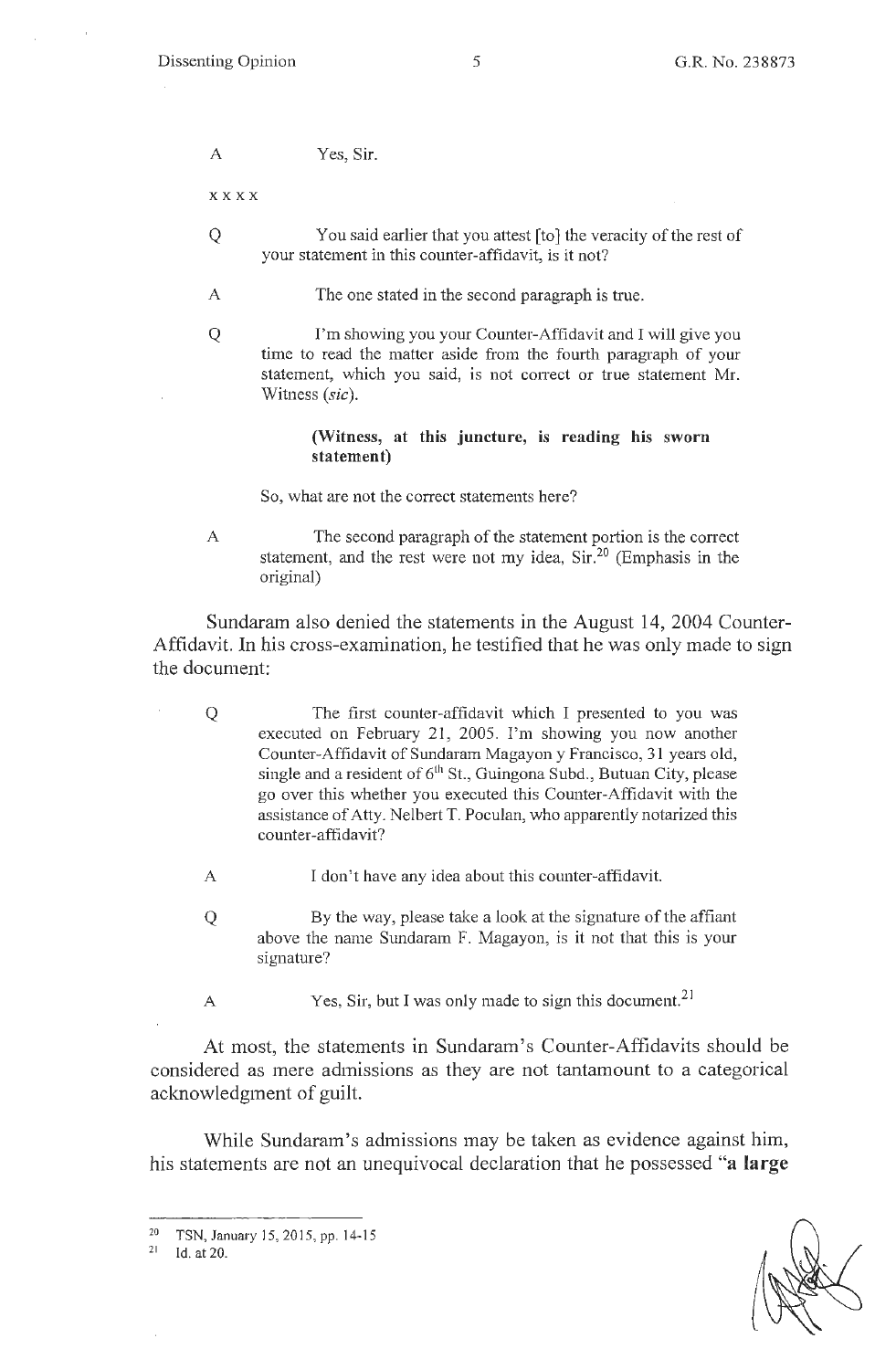**quantity of marijuana."22** Neither are these an admission that "the **seized drugs were marked and inventoried** at the **time and place of the search."23**  Since both of his Counter-Affidavits are ambiguous as to the amount of drugs involved, his statements do not contemplate that the drugs presented in court were the same ones taken from him.

For the *ponencia,* however, the appellant's failure to specify the volume of drugs he possessed should be considered as an unqualified admission for the entire drug evidence. Either the appellant owned the entire quantity or none at all.<sup>24</sup> This conveniently disregards the fact that according to the prosecution, two (2) operations were conducted prior to the arrest of the appellant: the buy-bust operation and the implementation of the search warrant. In both instances, the prosecution averred that the police officers were able to recover marijuana from the appellant. Without specific details as to the confiscated drugs referred to in the sworn statements of Sundaram, his admission that "[t]he alleged prohibited drugs found in [his] possession were for [his] own personal use and not for sale or distribution"25 could easily refer to the drugs recovered from either operation. The *ponencia'* s reliance on this statement to affirm the conviction of the appellant is therefore unwarranted.

It must be emphasized that in cases involving illegal possession of dangerous drugs, the volume of drugs involved is significant to the charge against the accused. The range of the imposable penalty depends on the quantity of drugs — the larger the amount, the more severe the penalty.<sup>26</sup> By conclusively holding that the identity and integrity of the drug evidence were preserved, the admissions of the appellant were dangerously interpreted beyond their actual meaning. In my view, the Court should exercise prudence and judiciousness in assigning weight to these extrajudicial statements of the appellant.

## **II.**

Even if the *ponencia* correctly considered the sworn statements as an extrajudicial confession, this only forms a *prima facie* case against the appellant.<sup>27</sup> As well, Section 3, Rule 133 of the Rules of Court provides that the extra-judicial confession of an accused shall not be sufficient ground for conviction **unless corroborated by evidence of** *corpus delicti.* 

The *corpus delicti* in drugs cases is the confiscated drug itself, and the manner through which its identity is preserved with moral certainty is through compliance with Section 21,<sup>28</sup> Article II of R.A. No. 9165. This section lays

<sup>&</sup>lt;sup>22</sup> *Ponencia*, p. 18; emphasis in the original.

 $\frac{23}{24}$  Id.

Id. at 20.

<sup>25</sup> CA *rollo*, p. 25.<br><sup>26</sup> R.A. No. 9165, Art. II, Sec. 11.<br><sup>27</sup> *People v. Satorre*, G.R. No. 133858, August 12, 2003, 408 SCRA 642, 648.<br><sup>28</sup> The relevant paragraph of this section reads: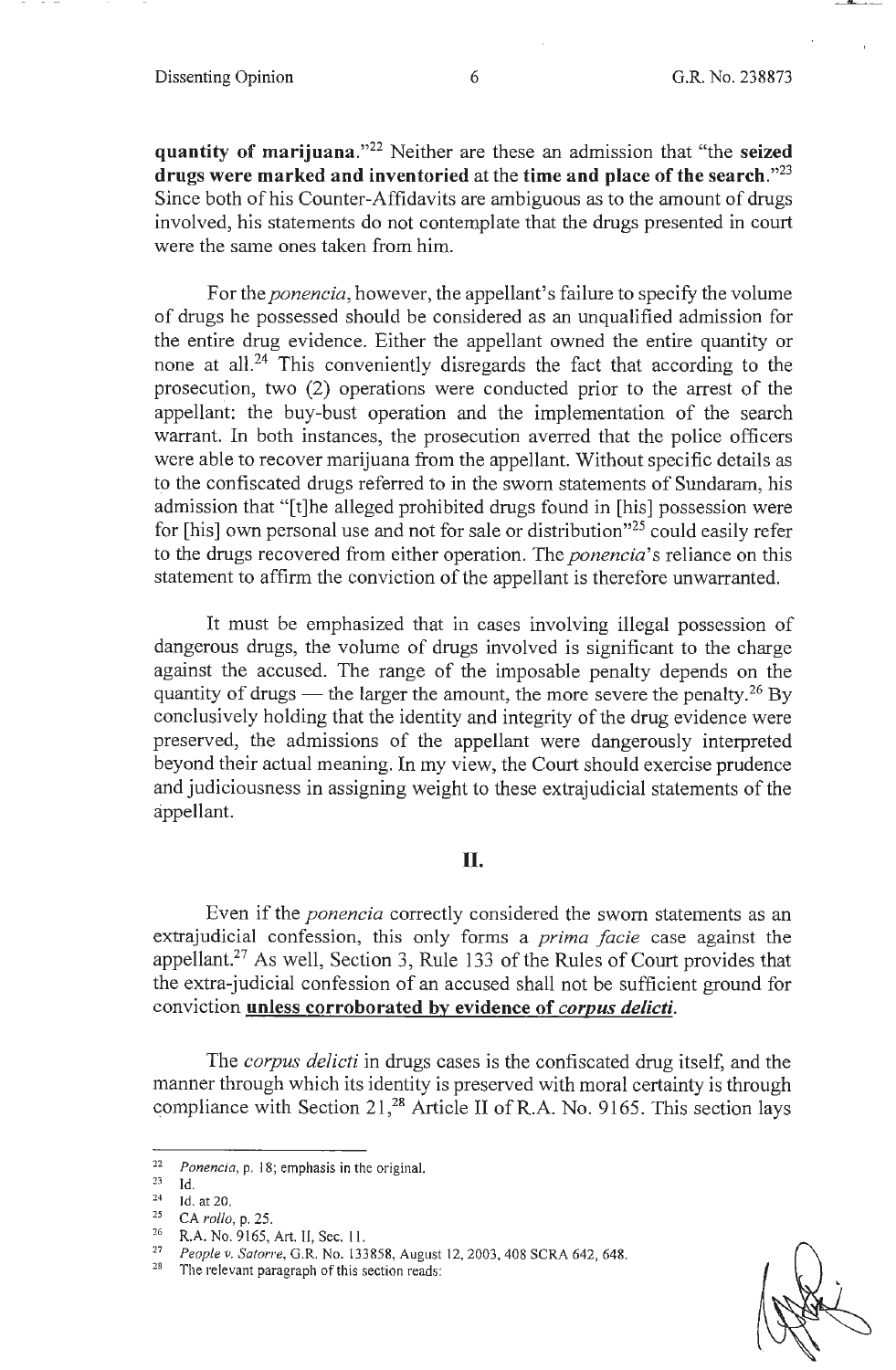down the chain of custody rule, the primary purpose of which is to ensure that the dangerous drugs presented before the trial court are the same items confiscated from the accused.

The *ponencia* ruled that the testimonies of the arresting officer and the forensic chemist sufficiently established every link in the chain of custody.29 With due respect, I again disagree.

As a mode of authenticating evidence, the Court requires the prosecution to establish the following links in the chain of custody: *first,* the seizure and marking, if practicable, of the illegal drugs recovered from the accused by the apprehending officer; *second,* the turnover of the illegal drugs seized by the apprehending officer to the investigating officer; *third*, the turnover by the investigating officer of the illegal drugs to the forensic chemist for laboratory examination; and *fourth,* the turnover and submission of the marked illegal drugs seized from the forensic chemist to the court.<sup>30</sup>

The marking of the drug evidence, as the initial step in the chain of custody, is essential because it is the primary reference point for the succeeding custodians of the confiscated drugs. $31$  The apprehending officers are required to immediately mark the seized items upon their confiscation, or at the "earliest reasonably available opportunity,"32 in order to separate the marked items from all other similar or related evidence.

After the marking, the arresting officers must immediately conduct a physical inventory and photograph the seized items in the presence of the following: (a) the accused or the person from whom the items were confiscated, or his representative or counsel; (b) a representative from the media; (c) a representative from the Department of Justice (DOJ); and (d) any elected public official. They should also sign the inventory and be given a copy thereof. If **the drugs were confiscated pursuant to a search warrant, the Implementing Rules and Regulations of R.A. No. 9165 explicitly state that the physical inventory and photographing should be conducted at the place where the warrant is served.33** 

Sec.  $21(a)$ .

SEC. 2 1. *Custody and Disposilion of Confiscated, Seized, and/or Surrendered Dangerous Drugs, Plant Sources of Dangerous Drugs, Controlled Precursors and Essential Chemicals, Instruments/Paraphernalia and/or Laboratory Equipment.* - The PDEA shall take charge and have custody of all dangerous drugs, plant sources of dangerous drugs, controlled precursors and essential chemicals, as well as instruments/paraphernalia and/or laboratory equipment so confiscated, seized and/or surrendered, for proper disposition in the following manner:

<sup>(])</sup> The apprehending team having initial custody and control of the drugs shall, immediately after seizure and confiscation, physically inventory and photograph the same in the presence of the accused or the person/s from whom such items were confiscated and/or seized, or his/her representative or counsel, a representative from the media and the Department of Justice (DOJ), and any elected public official who shall be required to sign the copies of the inventory and be given a copy thereof[.]<br>
<sup>29</sup> *Ponencia*, p. 18.<br>
<sup>30</sup> *People v. Nandi*, G.R. No. 188905, July 13, 2010, 625 SCRA 123, 133.<br>
<sup>31</sup> *Papplay, Algiandre G.P. No.* 176350, Aygust 10, 20

<sup>&</sup>lt;sup>31</sup> People v. Alejandro, G.R. No. 176350, August 10, 2011, 655 SCRA 279, 289.<br><sup>32</sup> *People v. Sabdula*, G.R. No. 184758, April 21, 2014, 722 SCRA 90, 100.<br><sup>33</sup> Sec. 21(2)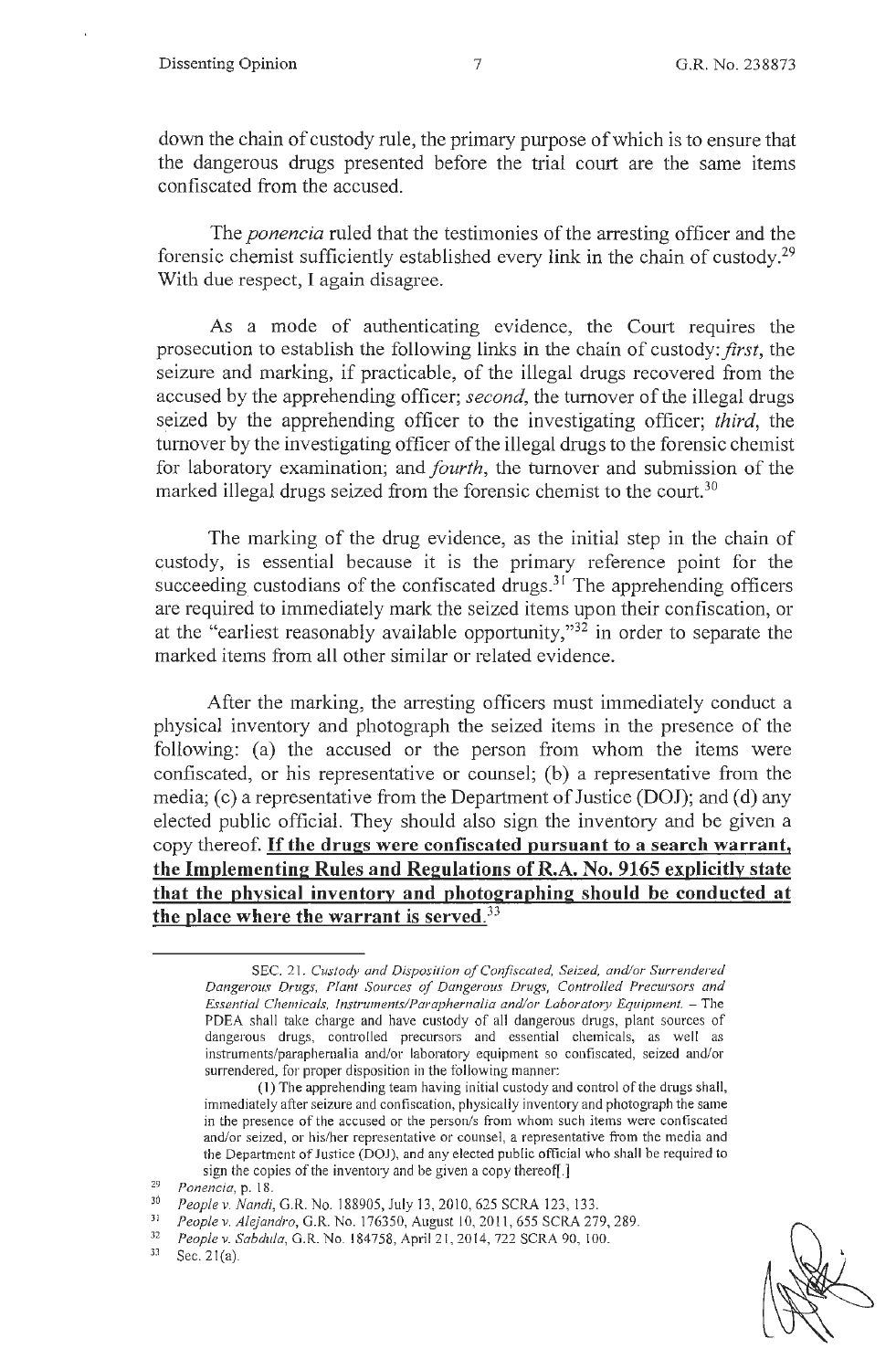In the 1999 Philippine National Police Drug Enforcement Manual  $(PNPDEM)$ ,<sup>34</sup> the operating manual in place at the time of this case, the police officers serving a search warrant were **also** directed to perform the following:

### **CHAPTER V**

xxxx

### **ANTI-DRUG OPERATIONAL PROCEDURES**

xxxx

#### **V. SPECIFIC RULES**

**xxxx** 

**B. Conduct of Operation:** (As far as practicable, all operations must be officer led)

**xxxx** 

**2. Service of Search Warrant** – the following are the procedures in effecting the service of search warrant:

**xxxx** 

h. Before entry, the Search Warrant shall be served by having a copy received by the respondent or any responsible occupant of the place to be searched;

1) In all cases, the search must be witnessed by the owner/occupant and in the presence of at least two (2) responsible persons in the vicinity, preferably two (2) barangay/town officials;

2) Only those personal property particularly described in the search warrant shall be seized to wit:

a. subject matter of the offense;

b. stolen or embezzled and otherproceeds (sic) of fruits of the offense;

c. used or intended to be used in the commission of an offense;

d. objects which are illegal per se, e.g. F/As and explosives; and

e. those that may be used as proof of the commission of the offense.

i. If the house or building to be searched has two or more rooms or enclosures, each rooms or enclosures must be searched one at a time in the presence of the occupants and two (2) witnesses;

j. **The search group and evidence custodian, supervised by the team leader, shall take actual physical inventory of the evidence seized by weighing or counting, as the case may be, in the presence of the** 

<sup>34</sup> PNPM-D-0-3-1-99 [NG], the precursor anti-illegal drug operations manual prior to the 2010 and 20 I AIDSOTF Manual.

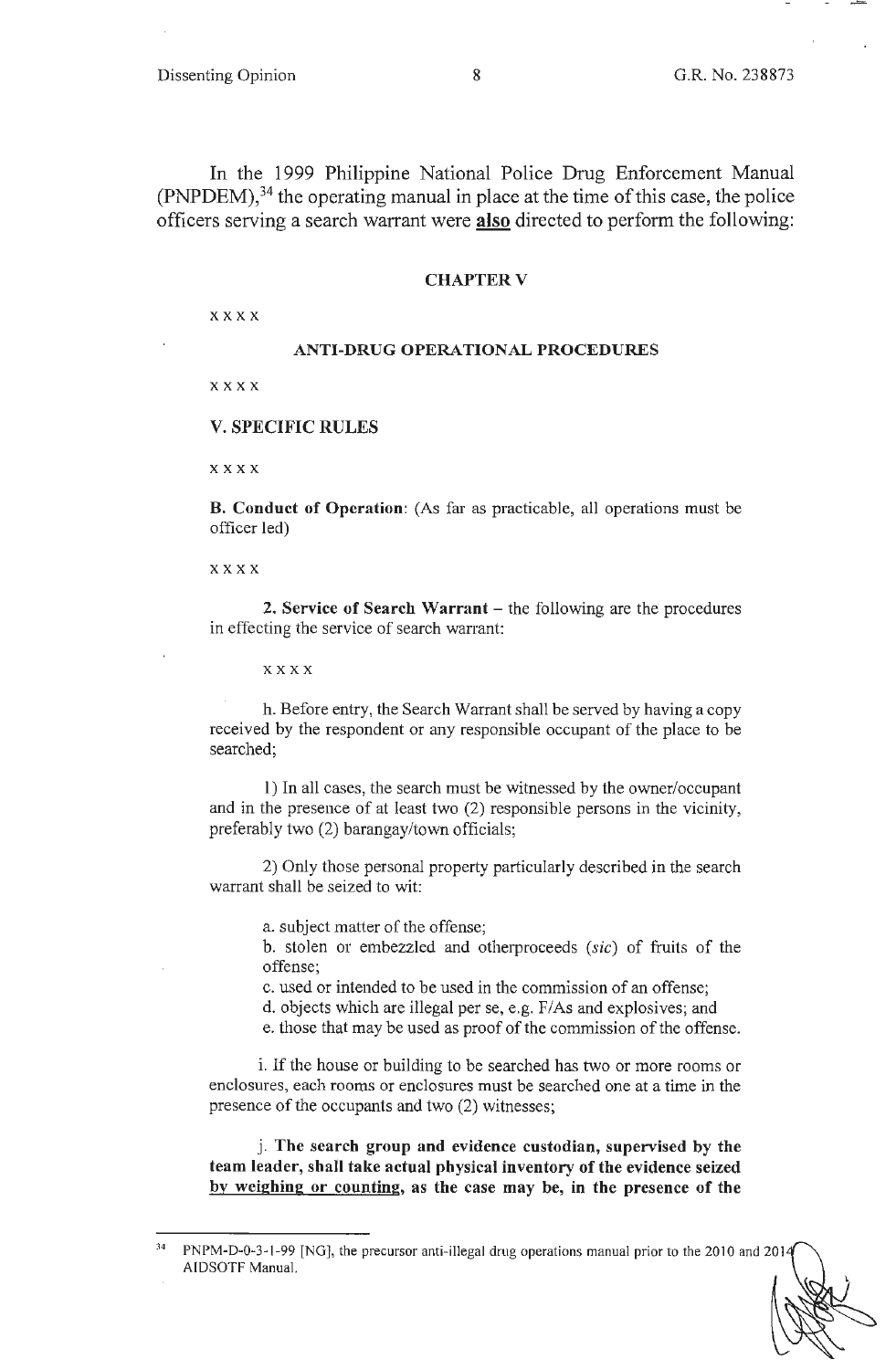ī  $\overline{1}$  **witnesses to include the suspect who must be placed under arrest upon discovery of any of the items described in the search warrant.** 

k. **The duly designated searching element who found and seized the evidence must mark the same with his initials and also indicate the time, date and place where said evidence was found and seized and thereafter turn it over to the duly designated evidence custodian who shall also mark the evidence and indicate the time, date and place he received such evidence;** 

1. **Take photographs of the evidence upon discovery without moving or altering its position in the place where it is placed, kept or hidden:** 

m. **Weigh the evidence seized in the presence of the occupants and witnesses and prepare the drug weighing report to be signed by the**  arresting officers, evidenee custodian, occupants an[d] witnesses. **Again, take photographs of the evidence while in the process of inventory and weighing with the registered weight in the weighing scale focused by the camera;** 

n. Prepare a receipt and drug weighing report based on the actual physical inventory and weighing of the evidence found and seized and furnished the owner/possessor copies thereof or in his absence the occupant the premises and to the two (2) other witnesses in the conduct of search;

o. Require the owner or occupant of the premises and the two (2) witnesses to execute and sign a certification that the search was conducted in an orderly manner in their presence and that nothing was lost or destroyed during the search and nothing was taken except those mentioned in the search warrant;

p. Only the duly designated evidence custodian shall secure and preserve the evidence in an evidence bag or appropriate container and thereafter ensure its immediate presentation before the court that issued the search warrant;

q. The applicant shall cause the return of the search warrant (inc) together with the receipt of the seized evidence immediately after service of the warrant with p[r]ayer to the court that the evidence would be forwarded to PNP CLG for laboratory examination;

r. Upon completion of search, seizure and arrest and unless the tactical interrogation of the suspect on the scene shall lead to a follow-up operation, the team leader shall consolidate his forces to see to it that no ransacking or looting or destruction of property is committed;

s. Thereafter, the team shall immediately return to unit headquarters with the suspect and evidence for documentation. (Emphasis and underscoring supplied)

Here, it does not appear from the *ponencia* that the packets of marijuana, which were confiscated by virtue of the implementation of the search warrant, were immediately marked in Sundaram's residence. Neither do the records reflect this.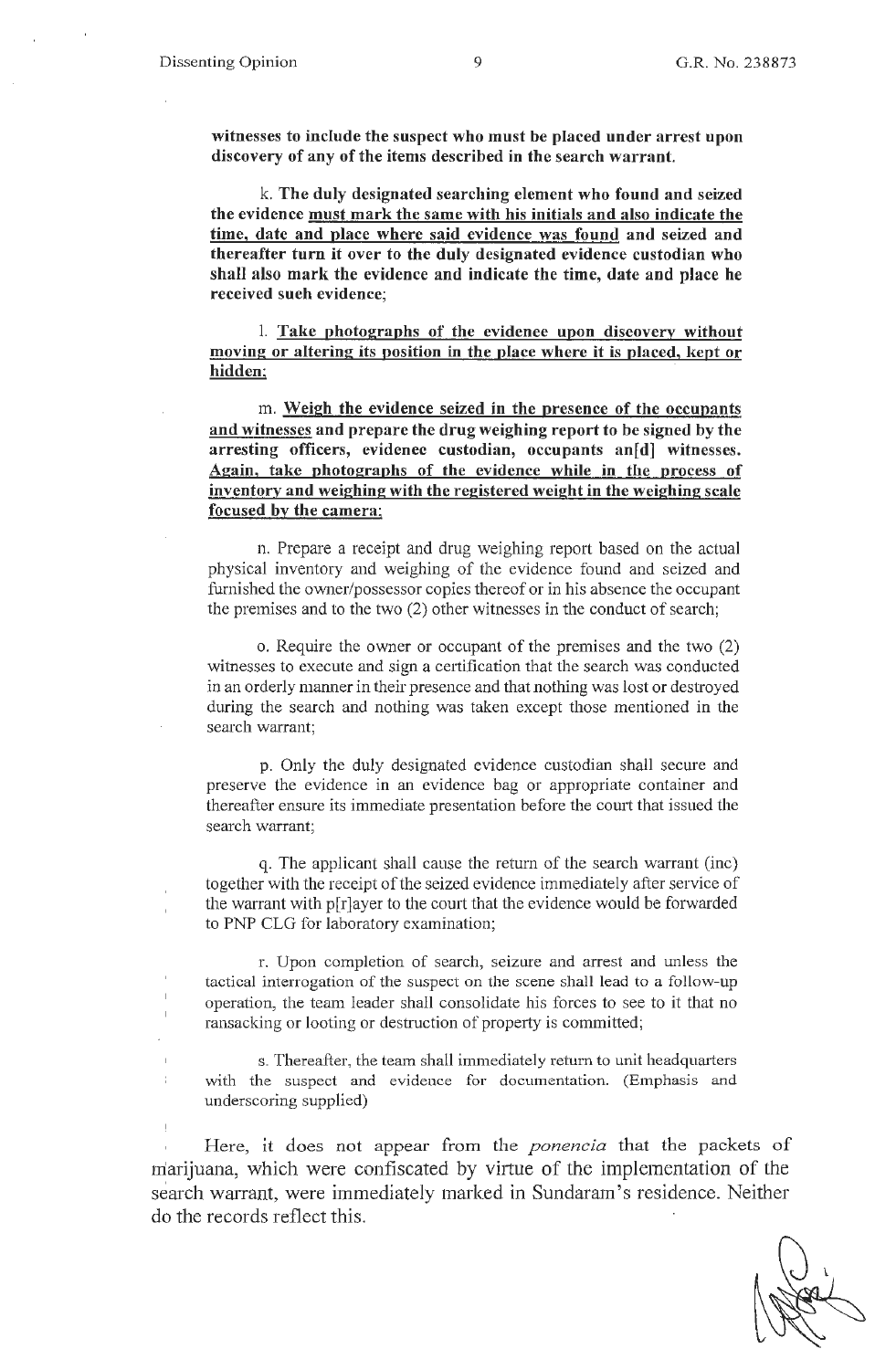Dissenting Opinion 10 G.R. No. 238873

In his testimony, P02 Maderal, one of the arresting officers, narrated that he placed markings on the seized items:

| [(Direct Examination of PO2 Maderal)]                                                                                                                                                               |  |
|-----------------------------------------------------------------------------------------------------------------------------------------------------------------------------------------------------|--|
| [Prosecutor Felixberto L. Guiratan]<br>By the way, if you recall, were there markings on the<br>Q<br>specimen <i>marijuana</i> ?                                                                    |  |
| [PO2 Maderal]                                                                                                                                                                                       |  |
| Yes, Sir, my initial $[s]$ .<br>A                                                                                                                                                                   |  |
| Who did the markings?                                                                                                                                                                               |  |
| I was the one.<br>A                                                                                                                                                                                 |  |
| If you recall also what were the markings you did on the one<br>Q<br>$(1)$ sachet of <i>marijuana</i> recovered during the buy-bust?                                                                |  |
| RBMA for the one (1) tea bag during the buy-bust. For the<br>A<br>nineteen (19) tea bags it is marked RBMA1 to RBMA 19; for the<br>twenty-six (26) tea bags it is marked RBMB 1 to RBMB 26; for the |  |

P02 Madera!, however, did not specify that these markings were immediately made at the place of the search. His testimony is also incongruous with the documentary evidence of the prosecution, particularly with the Certificate of Inventory and the Request for Laboratory Examination. While P02 Maderal stated that he supposedly placed markings on the 74 individual bags of marijuana and on the other separate containers of marijuana, **these markings were not reflected in the Certificate of Inventory.** The pertinent portion of the inventory reads:

and the other one RBMD to RBMD 1.<sup>35</sup>

twenty-nine (29) tea bags the markings were RBMC 1 to RBMC29;

This is to certify further that the item was recovered and confiscated from the suspect's possession and control, during the said operation.

- 1) ONE HUNDRED PESO BILL, SN: EG768699, MARKED MONEY WITH P600.00 ALL PLACE[D] INSIDE A BLACK WALLET.
- 2) NINETEEN (19) TEA BAGS OF MARIJUANA DRIED LEAVES CRUSHED ALL PLACE[D] INSIDE COLOR BLACK BAG.
- 3) TWENTY[-]SIX (26) TEA BAGS OF MARIJUANA DRIED CRUSHED LEAVES WITH SEEDS
- 4) TWENTY[-]NINE (29) TEA BAGS OF MARIJUANA DRIED CRUSHED LEAVES WITH SEEDS ALL PLACE[D] IN SEPARATE CELLOPHANES
- 5) DRIED [CRUSHED] LEAVES OF MARIJUANA PLACE[D] INSIDE GOLDEN YELLOW PLASTIC ICE CREAM CONTAINER.



<sup>35</sup> TSN, August 10, 2006, pp. 26-27.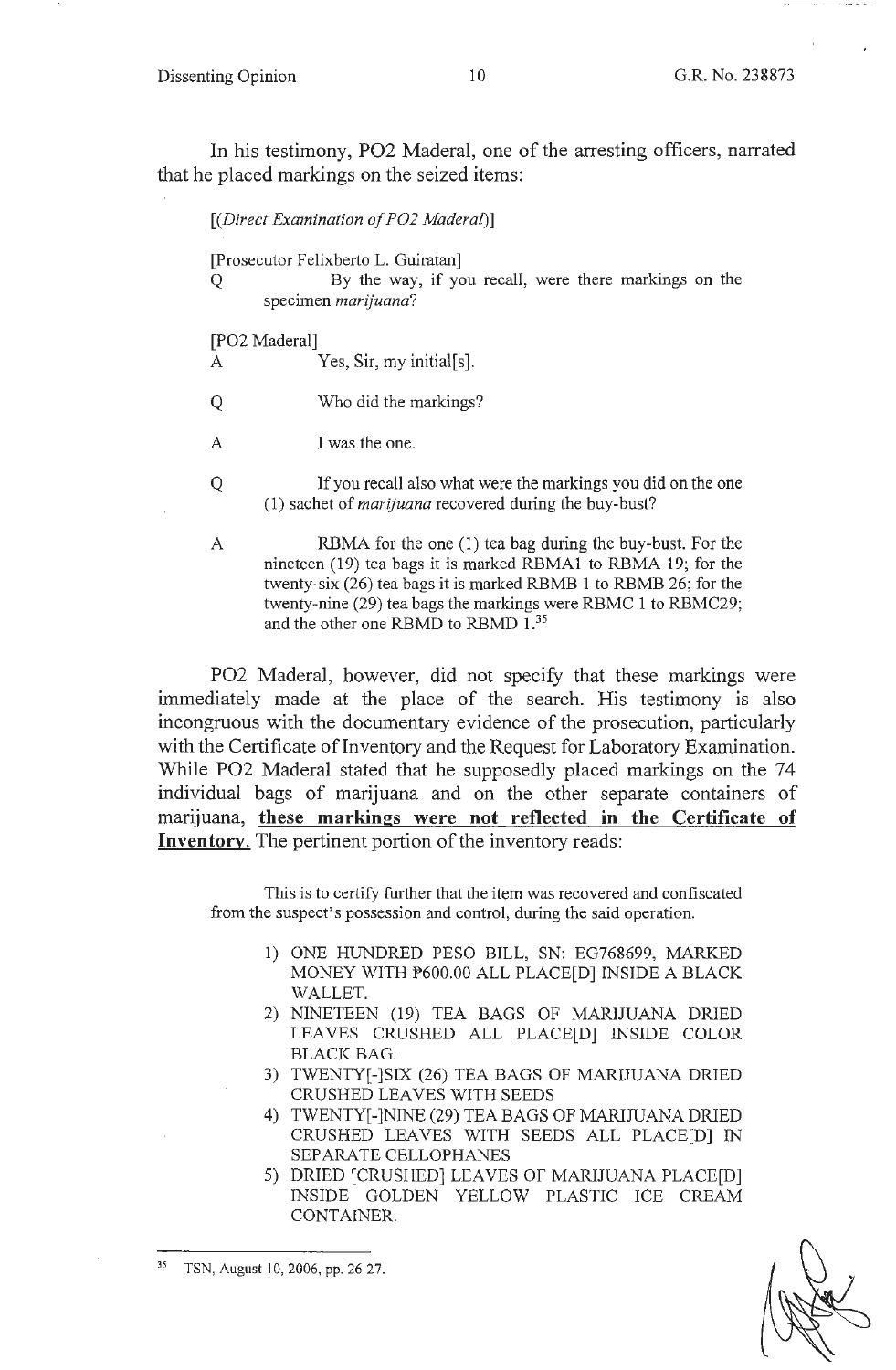**Dissenting Opinion 11 11 11 G.R. No. 238873** 

### 6) ONE (1) WHITE CELLOPHANE CONTAINING MARIJUANA DRIED STALKS. 36

Oddly, the Request for Laboratory Examination<sup>37</sup> indicates that these marijuana packets were marked as follows:

| <b>Quantity/Description</b>          | <b>Exhibit</b>                           |
|--------------------------------------|------------------------------------------|
| Nineteen (19) packets/teabags<br>1.  | Marked as exhibit RBM-A-08-03-04,        |
| of suspected dried Marijuana         | RBM-A1-08-03-04, through RBM-            |
| [crushed] leaves with seeds all      | A19-08-03-04.                            |
| placed in a color black bag.         |                                          |
| 2. Twenty <sup>[-</sup> ]six<br>(26) | Marked as exhibit RBM-B-08-03-04         |
| packets/teabags of suspected         | RBM-B1-08-03-04<br>and<br>through        |
| dried Marijuana [crushed]            | RBM-B26-08-03-04.                        |
| leaves with seeds placed inside      |                                          |
| plastic cellophane.                  |                                          |
| $3.$ Twenty[- $\lnine$<br>(29)       | Marked as exhibit RBM-C-08-03-04         |
| packets/teabags of suspected         | <b>RBM-C1-08-03-04</b><br>and<br>through |
| dried Marijuana [crushed]            | RBM-C29-08-03-04.                        |
| leaves with seeds placed inside      |                                          |
| plastic cellophane.                  |                                          |
| 4. One (1) cellophane color white    | Marked as exhibit RBM-D-08-03-04         |
| of suspected several dried           | and RBM-D1-08-03-04.                     |
| Marijuana stalks.                    |                                          |
| 5.<br>Marijuana dried [crushed]      | Marked as exhibit RBM-E1-08-03-          |
| leaves with seeds placed inside      | 04. <sup>38</sup>                        |
| [oblong] color golden yellow         |                                          |
| plastic ice cream container.         |                                          |

P02 Maderal testified that the Certificate of Inventory was prepared right after the search,  $39$  and the rest of the documentation was completed after the apprehending team returned to their office. This includes the Request for Laboratory Examination, $40$  the first document on record that reflects the markings P02 Madera! purportedly made. However, it should be borne in mind that the Request for Laboratory Examination signals the turnover of the drug evidence to the forensic chemist. As such, it is relevant only for purposes of documenting the status of the confiscated drugs prior to its transfer to the succeeding custodian in the chain of custody. It cannot establish that markings were immediately made thereon because at that stage, a significant amount of time had already passed from the seizure of the dangerous drugs.

Had P02 Maderal immediately marked the seized drugs, the first record of these markings should be the Certificate of Inventory, the preparation of which follows right after making these markings. The prosecution could have also shown that the photographs of the confiscated items contain the markings that P02 Madera! described in his testimony. And yet, the photographs taken

 $36$  Exhibit "D," index of exhibits, p. 9.

 $37$  Exhibit "O," index of exhibits, pp. 22-23.

<sup>&</sup>lt;sup>38</sup> Id.; emphasis in the original.<br><sup>39</sup> TSN, August 10, 2006, p. 14.<br><sup>40</sup> Id. at 21-22.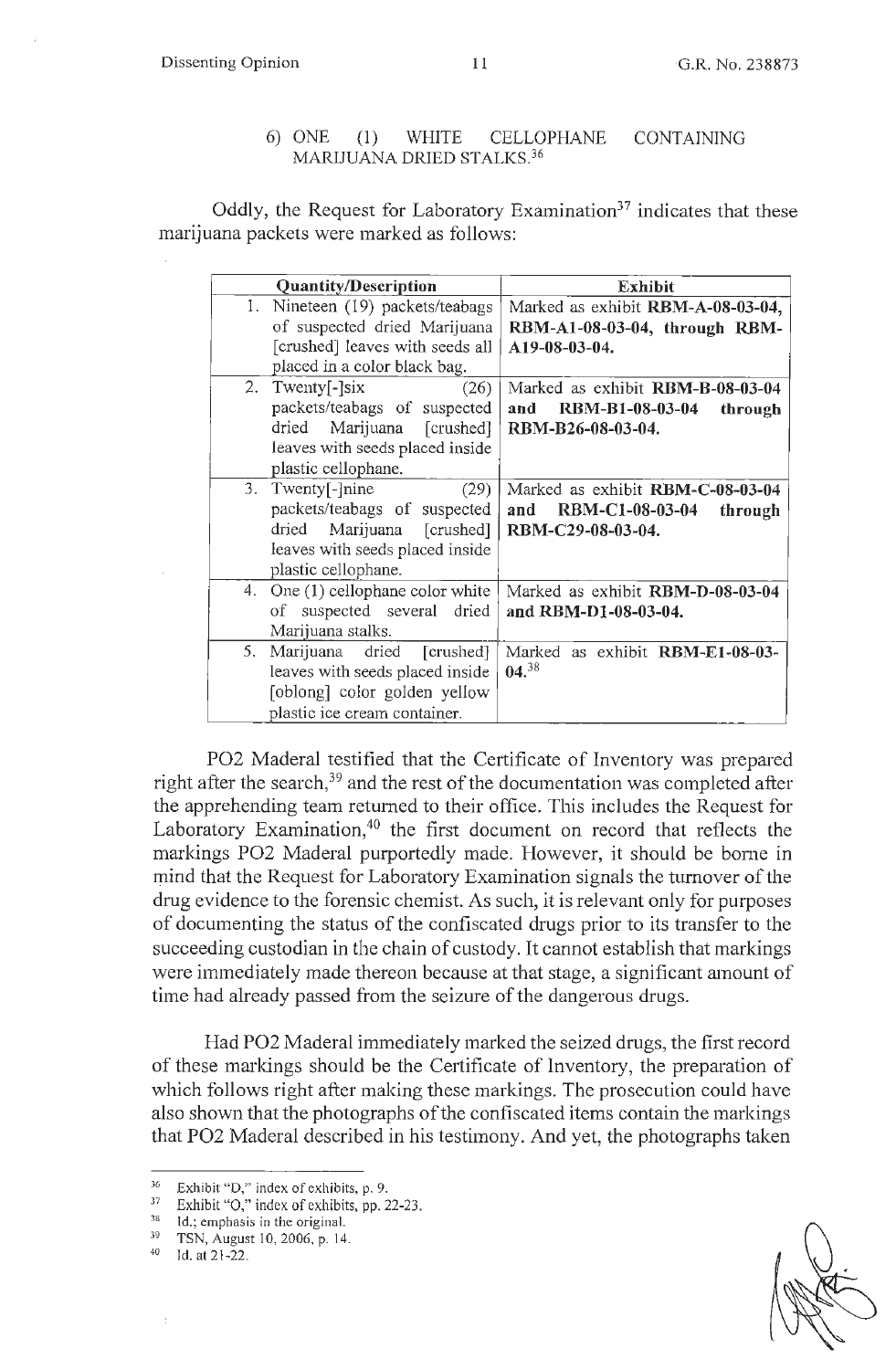at the place of the arrest do not exhibit each of the confiscated plastic sachets and containers of marijuana, or that these were marked accordingly.<sup>41</sup> The photos of the seized drugs laid out side by side were already taken at the apprehending team's office.<sup>42</sup> Again, none of the items appear to have been marked.<sup>43</sup>

Given the foregoing, it is clear that there was no marking made during the inventory-taking, which is apparent from the lack of the marking details in the Certificate of Inventory and the pictures presented in evidence, and that the marking was made only prior to submission of the seized drugs to the laboratory as shown in the Request for Laboratory Examination. The Court could only suppose that the markings were made sometime between the intervening period from the confiscation of the drugs and the preparation of the Request for Laboratory Examination. This is precisely the ambiguity that the chain of custody rule seeks to prevent.

As the Court explained in *People v. Dahil*,<sup>44</sup> the immediate marking of the evidence is a necessary safeguard against the planting, switching, and tampering of the seized dangerous drugs - the failure to do so would cast doubts on the authenticity of the *corpus delicti:* 

"Marking" means the placing by the apprehending officer or the poseur-buyer of his/her initials and signature on the items seized. Marking after seizure is the starting point in the custodial link; hence, it is vital that the seized contraband be immediately marked because succeeding handlers of the specimens will use the markings as reference. The marking of the evidence serves to separate the marked evidence from the *corpus* of all other similar or related evidence from the time they are seized from the accused until they are disposed of at the end of the criminal proceedings, **thus, preventing switching, planting or contamination of evidence.** 

It must be noted that marking is not found in R.A. No. 9165 and is different from the inventory-taking and photography under Section 21 of the said law. Long before Congress passed R.A. No. 9165, however, **this Court had consistently held that failure of the authorities to immediately mark the seized drugs would cast reasonable doubt on the authenticity of the** *corpus delicti.***<sup>45</sup>**(Emphasis supplied)

It should be further emphasized that marking is a significant preparatory act to the inventory and photographing of dangerous drugs, as the succeeding links in the chain of custody are supposed to record the marks placed on the confiscated drug evidence.<sup>46</sup> A gap in these initial custodial requirements makes it difficult for the court to keep track of the evidence while it moves along the chain of custody. Notably, the police officers in this case were armed with a search warrant and yet, they failed to comply with

<sup>&</sup>lt;sup>41</sup> Exhibits "K-2" and "K-3," "L-2" and "L-3," index of exhibits, pp. 18-19.<br>
<sup>42</sup> TSN, August 10, 2006, pp. 18-19.<br>
<sup>43</sup> Exhibits "K-1" and "L-1," index of exhibits, pp. 18-19.<br>
<sup>44</sup> G.R. No. 212196, January 12, 2015, 7

<sup>46</sup> See *People v. Lumaya*, G.R. No. 231983, March 7, 2018, 858 SCRA 114, 131-132.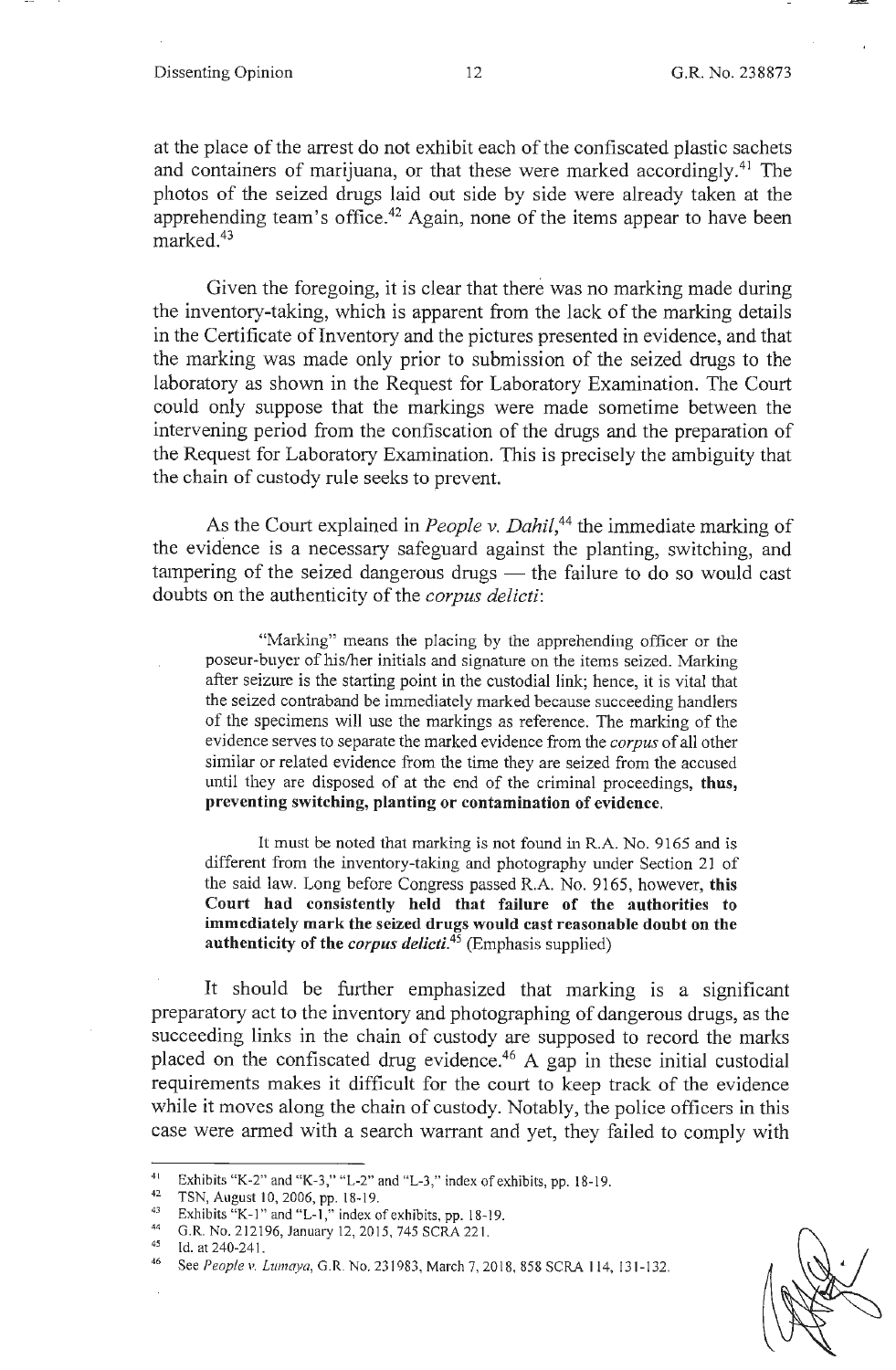$\overline{1}$ 

these requirements. The Court's observations in *People v. Gayoso*<sup>47</sup> is instructive on this matter:

While marking of the evidence is allowed in the nearest police station, this contemplates a case of warrantless searches and seizures. Here, **the police officers secured a search warrant prior to their operation. They therefore had sufficient time and opportunity to prepare for its implementation. However, the police officers failed to mark immediately the plastic sachets of** *shabu* **seized inside appellant's house in spite of an Inventory of Property Seized that they prepared while still inside the said house.** The failure of the arresting officers to comply with the marking of evidence immediately after confiscation constitutes the first gap in the chain of custody.<sup>48</sup> (Emphasis supplied)

Under the 1999 PNPDEM, the police officers implementing a search warrant were even required to mark the evidence twice: after it was found by the searching element, and upon turn-over to the duly designated evidence custodian. The apprehending team did not comply with either of these requirements. They likewise failed to indicate the weight of each packet of marijuana in either the inventory or the Request for Laboratory Examination, further engendering doubts in my mind that the drugs presented in court were indeed the same ones taken from the appellant.

### III.

Another glaring lapse on the part of the apprehending team is the absence of a DOJ representative during the inventory and photographing of the seized items. The mandatory presence of the witnesses to the inventory and photographing is required in all instances of seizure and confiscation of dangerous drugs. More so when the drug evidence was seized by virtue of a search warrant, which, like a buy-bust operation, requires advance planning and preparation.

The police officers in this case had time to obtain a search warrant, prepare for the buy-bust operation that preceded the service of the warrant, and to make the necessary arrangements for the subsequent enforcement of the search warrant. Clearly, during the planning stage for the operation, the police officers likewise had ample time to secure the presence of the required witnesses. However, the only witnesses at the time of the inventory and photographing were the barangay officials and the representatives from the media.49 They did not obtain the presence of a DOJ representative.

The Court held in *People v. Ramos<sup>50</sup>*that when there are lapses in the chain of custody rule, particularly when not all of the mandatory witnesses are present, there must be a "justifiable reason for such failure [to secure the attendance of these witnesses] or a showing of any genuine and sufficient

<sup>47</sup> G.R. No. 206590, March 27, 2017, 821 SCRA 516.<br>  $^{48}$  Id. at 530.<br>  $^{49}$  Exhibit "D," index of exhibits, p. 9.

<sup>&</sup>lt;sup>49</sup> Exhibit "D," index of exhibits, p. 9.<br><sup>50</sup> G.R. No. 233744, February 28, 2018, 857 SCRA 175.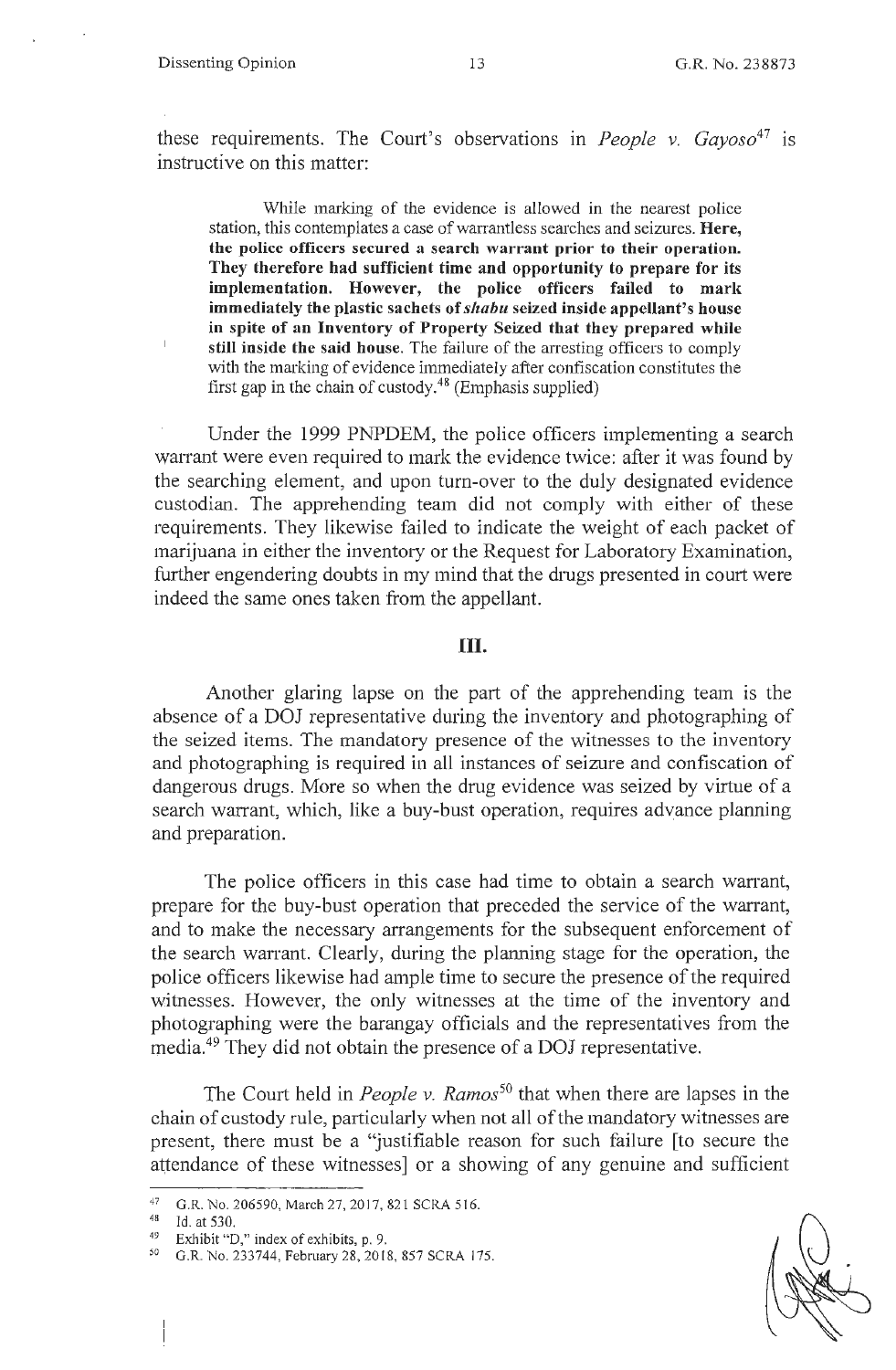effort to secure the required witnesses."51 None was provided in the decision to justify the absence of the DOJ representative. There is also no indication in the records that the prosecution explained this lapse, or at the very least, that the apprehending team exerted earnest efforts to secure the attendance of the absent witness.

In *Dizon v. People*,<sup>52</sup> the Court held that the deviation from the requirements of Section 21, coupled by the absence of a justifiable ground therefor, compromised the integrity and evidentiary value of the *corpus delicti:* 

In this case, the apprehending team plainly failed to comply with the witness requirements under the law, *i.e.,* that the photographing and inventory of the seized items be witnessed by a representative from the media, the Department of Justice (DOJ), and any elected public official. The records are clear: only two (2) barangay officials were present to witness the operation, as observed by the RTC:

#### **xx xx**

 $\bar{1}$ J.

> Worse, there was no indication whatsoever that the apprehending team attempted, at the very least, to secure the presence of the other required witnesses.

> Thus, as a result of the foregoing irregularities committed by the government authorities, the conviction of Dizon now hangs in the balance. In this respect, in order not to render void the seizure and custody over the evidence obtained from the latter, the prosecution is thus required, as a matter of law, to establish the following: (i) that such non-compliance was based on justifiable grounds, and (ii) that the integrity and evidentiary value of the seized items were properly preserved.

**x xxx** 

At the outset, the Court finds it brazen of the police officers to recognize their fatal error in procedure and yet at the same time offer no explanation or justification for doing so, which, as stated above, is required by 'the law. **What further catches the attention of the Court is the fact that Dizon was apprehended pursuant to a search warrant and therefore with more reason, the police officers could have secured the presence of the other witnesses,** *i.e.,* **the DOJ representative and media representative.** 

**However, despite the advantage of planning the operation ahead, the apprehending team nonetheless inexplicably failed to comply with the basic requirements of Section 21 of R.A No. 9165.** x x  $x^{53}$  (Emphasis supplied; emphasis in the original omitted)

Here, the apprehending team committed grave procedural lapses not only in the initial custody and handling of the seized marijuana, but with the

<sup>&</sup>lt;sup>51</sup>Id. at 190; emphasis and underscoring omitted.<br><sup>52</sup>G.R. No. 239399, March 25, 2019.

<sup>53</sup> Id. at 8-9.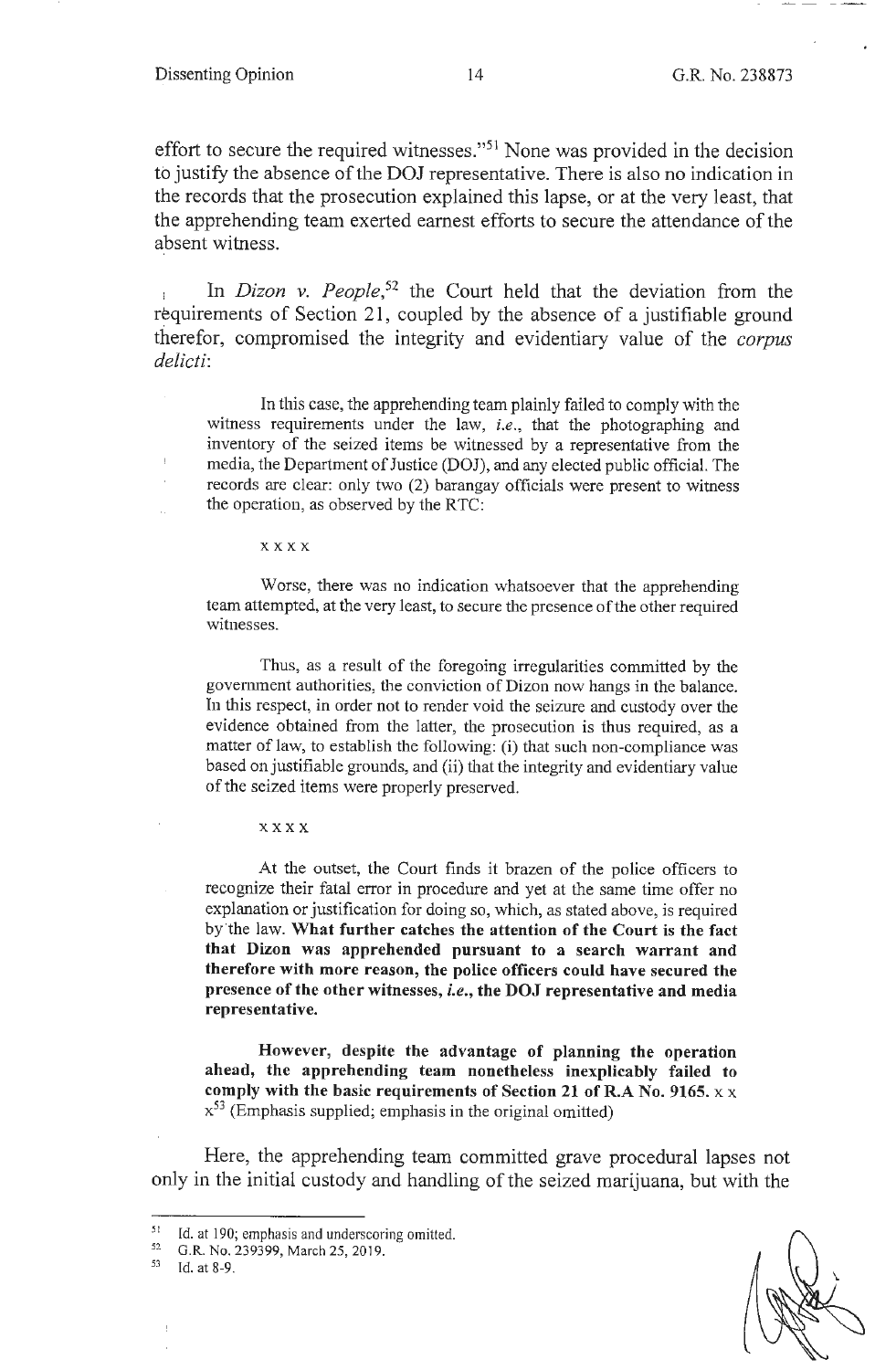#### Dissenting Opinion 15 G.R. No. 238873

'

witness requirements of Section 21, Article II of R.A. No. 9165. No explanation was alleged or proven to justify these deviations from these statutory requirements. Instead, the *ponencia* relied heavily on the vague statements in the appellant's Counter-Affidavits to prove that the identity and integrity of the drug evidence were preserved.

To be sure, the Court has not veered away from affirming the conviction of an accused when the requirements of Section 21 are duly observed. In particular, *Santos v. People*<sup>54</sup> and *Concepcion v. People*<sup>55</sup> involve the implementation of a search warrant, and in both instances, the arresting qfficers were easily able to comply with all the requirements of Section 21 . These cases exhibit the reasonableness of the custodial requirements in R.A. No. 9165, and that it is entirely within the realm of possibility for law enforcement to perform their duties accordingly.

The Court would be remiss in its duty to faithfully apply the law if, despite the inattentive and careless manner by which police officers performed their functions, the conviction of the accused would nonetheless be affirmed. The gaps in the chain of custody cannot be justified by the ambiguous admissions of the appellant in this case. The arresting officers were duty-bound to observe the chain of custody rule from the moment that dangerous drugs were supposedly confiscated from the possession of the appellant — regardless of any subsequent admission or confession on his part. **Failing this, the Court should not substitute the appellant's sworn statements for the required proof of the integrity and evidentiary value of the drug evidence, especially where, as here, the imprecise language of these statements being extant.** 

I also respectfully disagree with the *ponencia's* conclusion that since the present case involves a large volume of dangerous drugs, this "[goes] against the possibility of planting or substitution by the police."<sup>56</sup> The amount qf drugs involved should not dictate the manner by which the Court must evaluate the guilt of the accused. **Section 21, Article II of R.A. No. 9165 does not qualify its application depending on the volume of drugs involved.**  The only matter under R.A. No. 9165, on which the quantity of drugs depends, is the severity of the imposable penalty for the offense of illegal possession of dangerous drugs. This underscores the necessity for the Court's adherence to the chain of custody rule  $-$  to ensure that the accused is charged accurately to the last gram and found guilty only when the identity and integrity of the drug evidence are duly preserved. Considering the police officers' blatant disregard of this rule in this case, I disagree with the finding of the *ponencia* to affirm the conviction of the appellant.

<sup>5</sup> G.R. No. 242656, August 14, 2019.

*<sup>55</sup>*G.R. No. 243345, March 11, 20 19.

<sup>56</sup> *Ponencia,* p. 20.